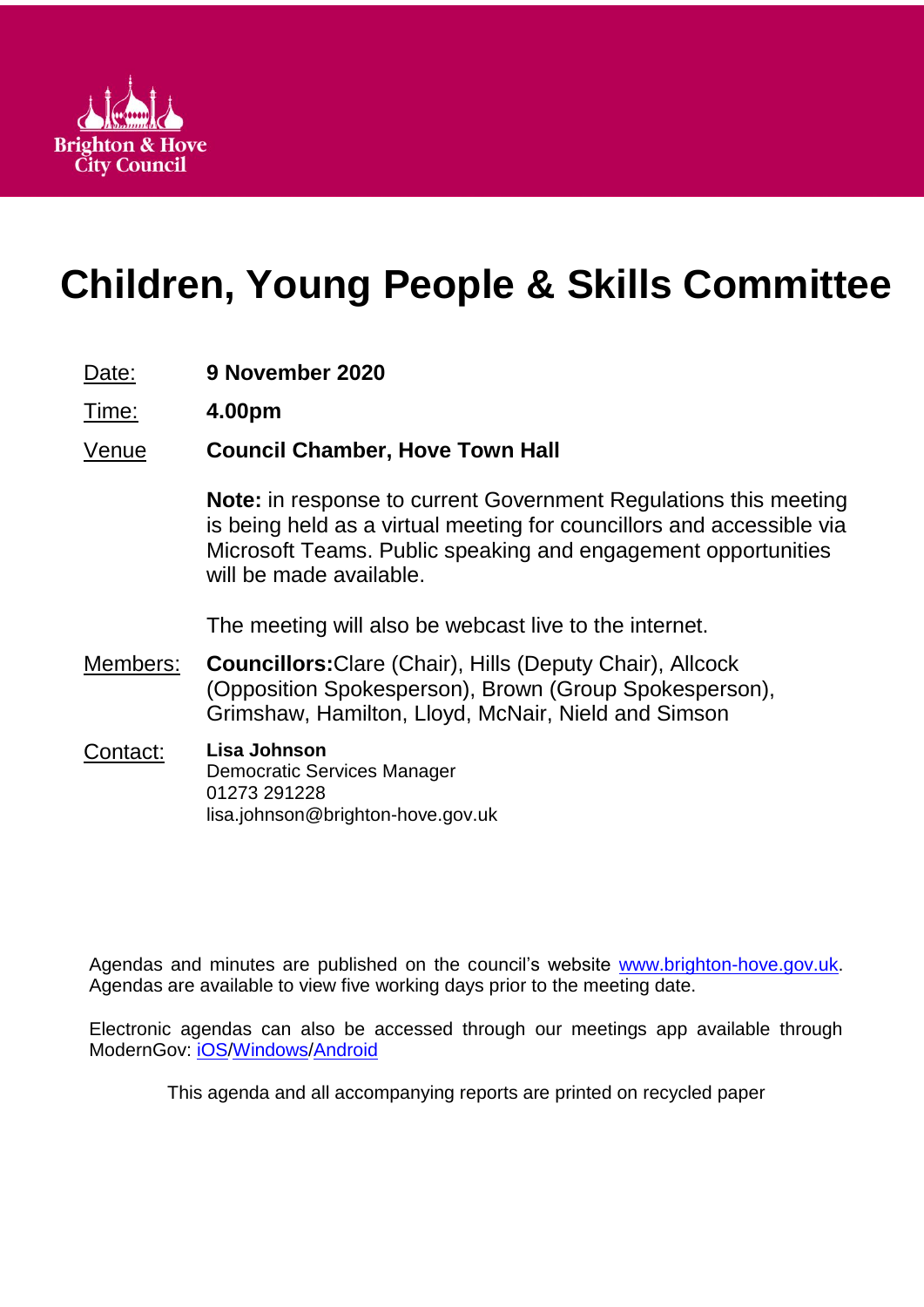#### **PART ONE Page**

#### **34 PROCEDURAL BUSINESS**

**(a) Declaration of Substitutes:** Where Councillors are unable to attend a meeting, a substitute Member from the same Political Group may attend, speak and vote in their place for that meeting.

#### **(b) Declarations of Interest:**

- (a) Disclosable pecuniary interests;
- (b) Any other interests required to be registered under the local code;
- (c) Any other general interest as a result of which a decision on the matter might reasonably be regarded as affecting you or a partner more than a majority of other people or businesses in the ward/s affected by the decision.

In each case, you need to declare

- (i) the item on the agenda the interest relates to;
- (ii) the nature of the interest; and
- (iii) whether it is a disclosable pecuniary interest or some other interest.

If unsure, Members should seek advice from the committee lawyer or administrator preferably before the meeting.

**(c) Exclusion of Press and Public:** To consider whether, in view of the nature of the business to be transacted, or the nature of the proceedings, the press and public should be excluded from the meeting when any of the following items are under consideration.

*NOTE: Any item appearing in Part Two of the Agenda states in its heading the category under which the information disclosed in the report is exempt from disclosure and therefore not available to the public.*

*A list and description of the exempt categories is available for public inspection at Brighton and Hove Town Halls.*

#### **35 MINUTES 7 - 22**

- To consider the minutes of the meetings held on:
	- (i) 14 September 2020 (copy attached)
	- (ii) 26 October 2020 (Special) (copy attached)

#### **36 CHAIR'S COMMUNICATIONS**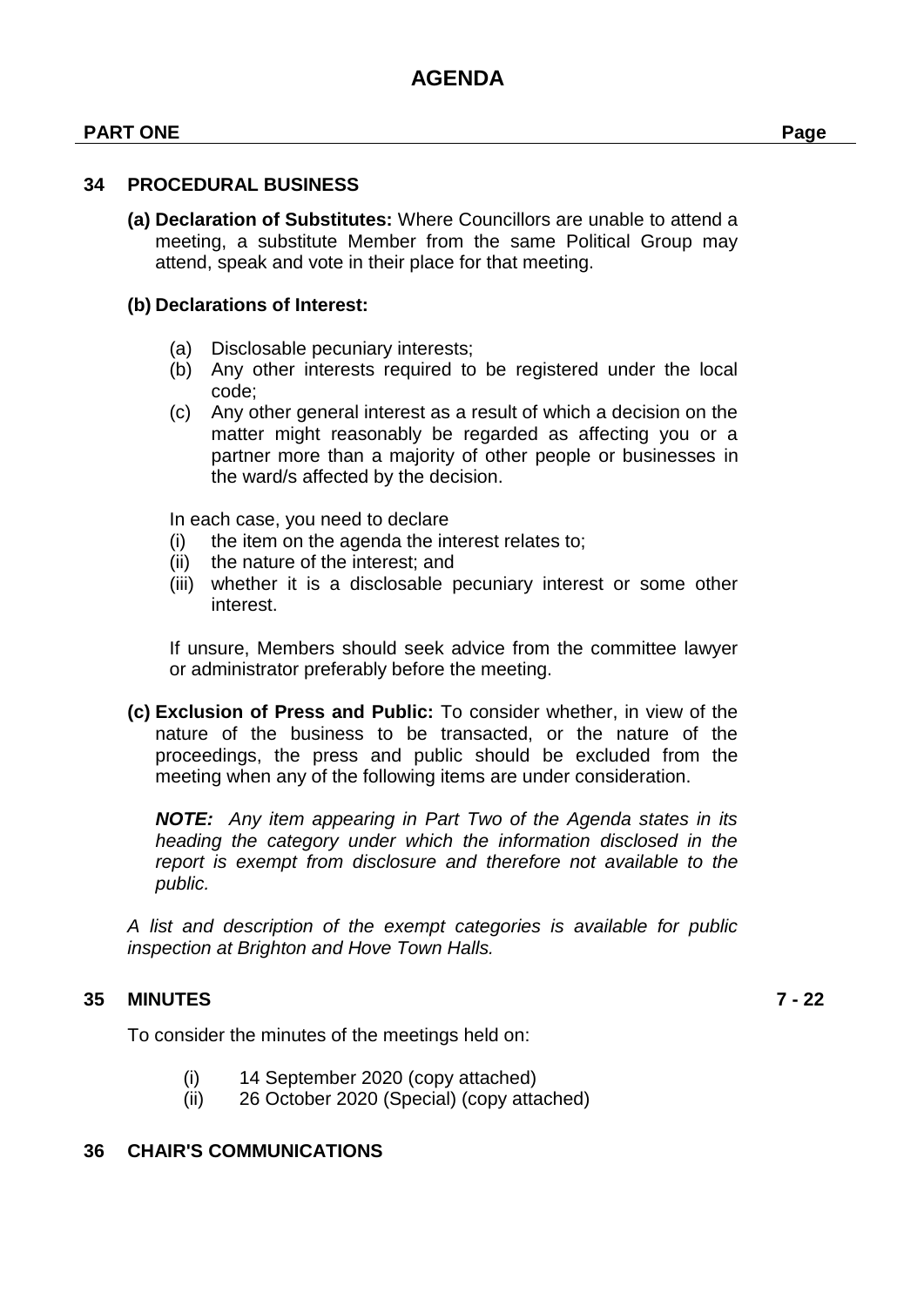#### **37 CALL OVER**

- (a) Items  $40 49$  will be read out at the meeting and Members invited to reserve the items for consideration.
- (b) Those items not reserved will be taken as having been received and the reports' recommendations agreed.

#### **38 PUBLIC INVOLVEMENT 23 - 24**

To consider the following matters raised by members of the public:

- (a) **Petitions:** to receive any petitions presented to the full council or at the meeting itself;
- (b) **Written Questions:** to receive any questions submitted by the due date of 12 noon on the 3 November 2020;
	- (i) Provision of Vegan Food at Schools
- (c) **Deputations:** to receive any deputations submitted by the due date of 12 noon on the 3 November 2020.

#### **39 MEMBER INVOLVEMENT**

To consider the following matters raised by Councillors:

- (a) **Petitions:** to receive any petitions submitted to the full Council or at the meeting itself;
- (b) **Written Questions:** to consider any written questions;
- (c) **Letters:** to consider any letters;
- (d) **Notices of Motion:** to consider any Notices of Motion referred from Council or submitted directly to the Committee.

# **40 LAUNCH OF SEND STRATEGY 2021-2026 25 - 80**

Report of the Executive Director Families Children & Learning (copy attached)

*Contact Officer: Georgina Clarke-Green Ward Affected:* 

#### **41 HOME TO SCHOOL TRANSPORT: FINDINGS OF THE MEMBERS POLICY PANEL 81 - 130**

Report of the Executive Director Families Children & Learning (copy attached)

*Contact Officer: Jo Lyons Tel: 01273 293514 Ward Affected: All Wards*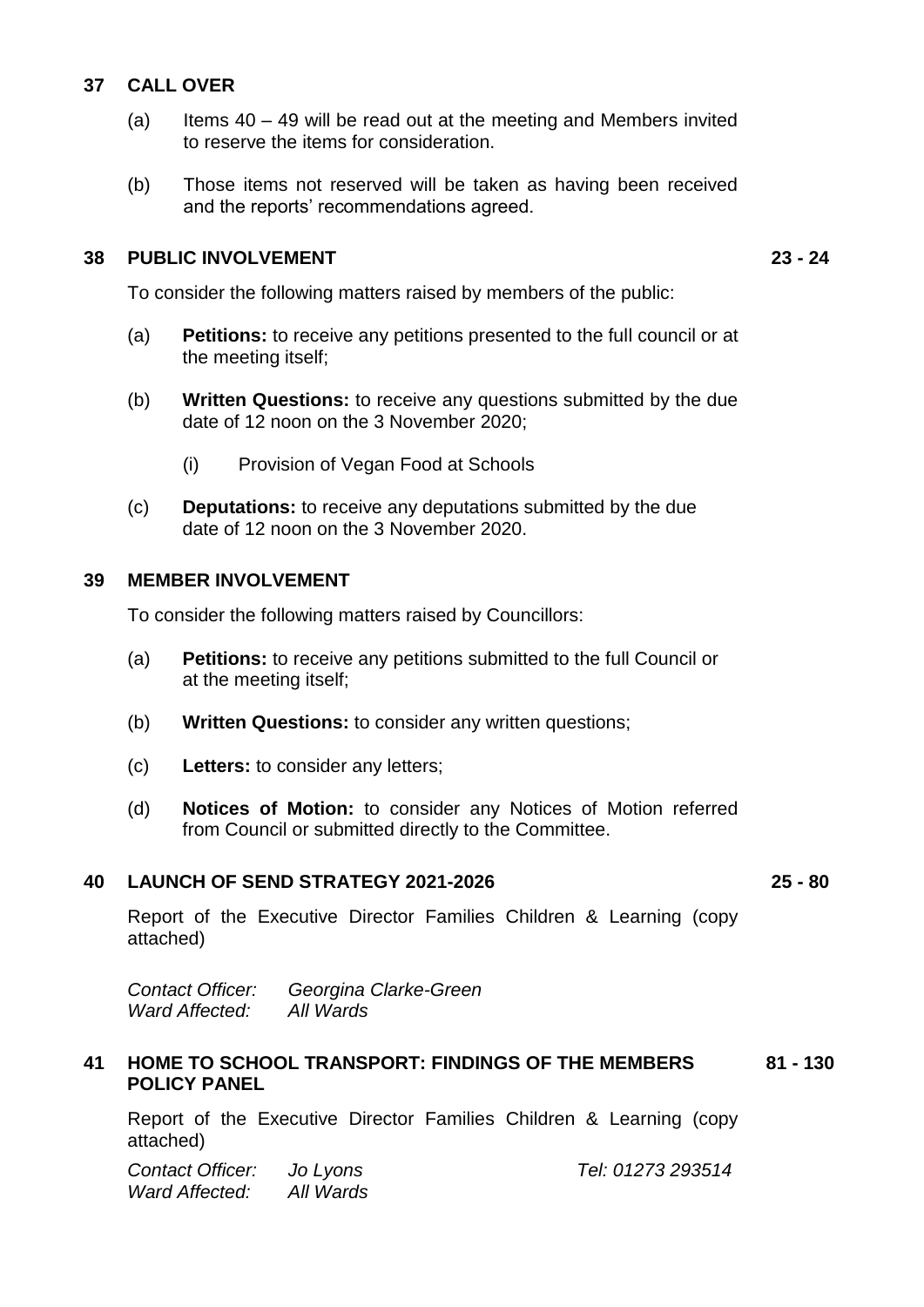| 42 | <b>PROGRESS REPORT ON HOME TO SCHOOL TRANSPORT SERVICE 131 - 182</b>              |             |  |  |
|----|-----------------------------------------------------------------------------------|-------------|--|--|
|    | Report of the Executive Director Families Children & Learning (copy<br>attached)  |             |  |  |
|    | Tel: 01273 293514<br>Contact Officer: Jo Lyons<br>Ward Affected: All Wards        |             |  |  |
| 43 | <b>YOUTH PARTICIPATION</b>                                                        | $183 - 198$ |  |  |
|    | Report of the Executive Director Families Children & Learning (copy<br>attached)  |             |  |  |
|    | Contact Officer: Deborah Corbridge<br>Tel: 0127329<br>Ward Affected: All Wards    |             |  |  |
| 44 | YOUTH SERVICE GRANTS PROGRAMME                                                    | 199 - 202   |  |  |
|    | Report of the Executive Director Families Children & Learning (copy<br>attached)  |             |  |  |
|    | Tel: 0127329<br>Contact Officer: Deborah Corbridge<br>All Wards<br>Ward Affected: |             |  |  |
| 45 | <b>SCHOOL OFSTED PRESENTATION</b>                                                 | $203 - 208$ |  |  |
|    | Update on recent Ofsted Inspections                                               |             |  |  |
|    | <b>Contact Officer: Mark Storey</b>                                               |             |  |  |
| 46 | <b>ANTI-RACIST SCHOOLS</b>                                                        | $209 - 220$ |  |  |
|    | Report of the Executive Director Families Children & Learning (copy<br>attached)  |             |  |  |
|    | Sam Beal<br>Tel: 01273 293533<br>Contact Officer:<br>Ward Affected:<br>All Wards  |             |  |  |
| 47 | ADDITIONAL CONDITION FUNDING ALLOCATION                                           |             |  |  |
|    | Report of the Executive Director Families Children & Learning (copy to<br>follow) |             |  |  |
| 48 | <b>EMOTIONAL WELL-BEING AND MENTAL HEALTH SUPPORT IN</b><br><b>SCHOOLS</b>        |             |  |  |
|    | Report of the Executive Director Families Children & Learning (copy<br>attached)  |             |  |  |
|    | <b>Contact Officer:</b> Mohammed Bham<br>Ward Affected: All Wards                 |             |  |  |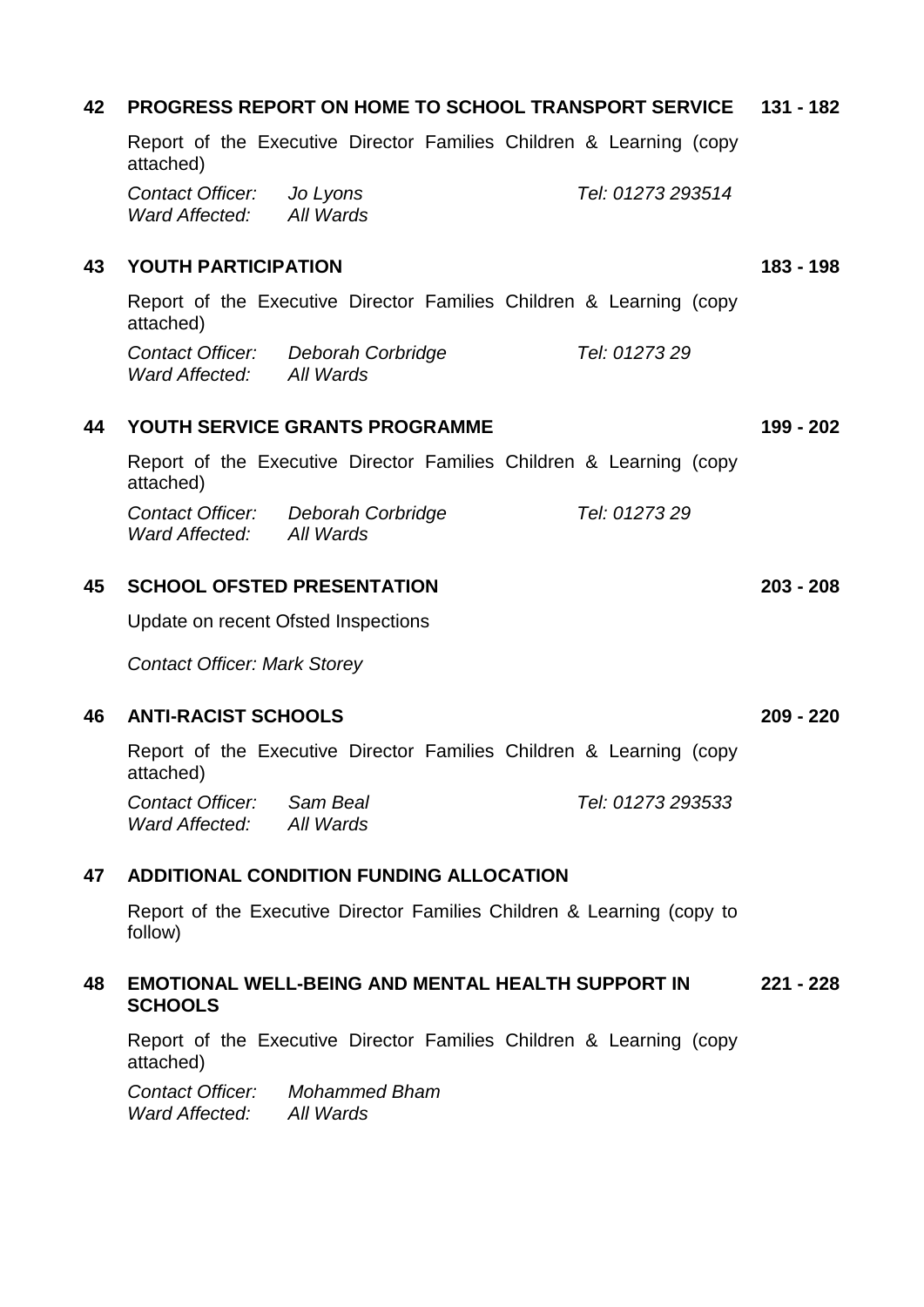#### **49 COMPLEX ADOLESCENT STRATEGY 2020-21 229 - 250**

Report of the Executive Director Families Children & Learning (copy attached)

*Contact Officer: Anna Gianfrancesco Tel: 01273 293966 Ward Affected: All Wards*

# **50 ITEMS REFERRED FOR COUNCIL**

To consider items to be submitted to the 17 December 2020 Council meeting for information.